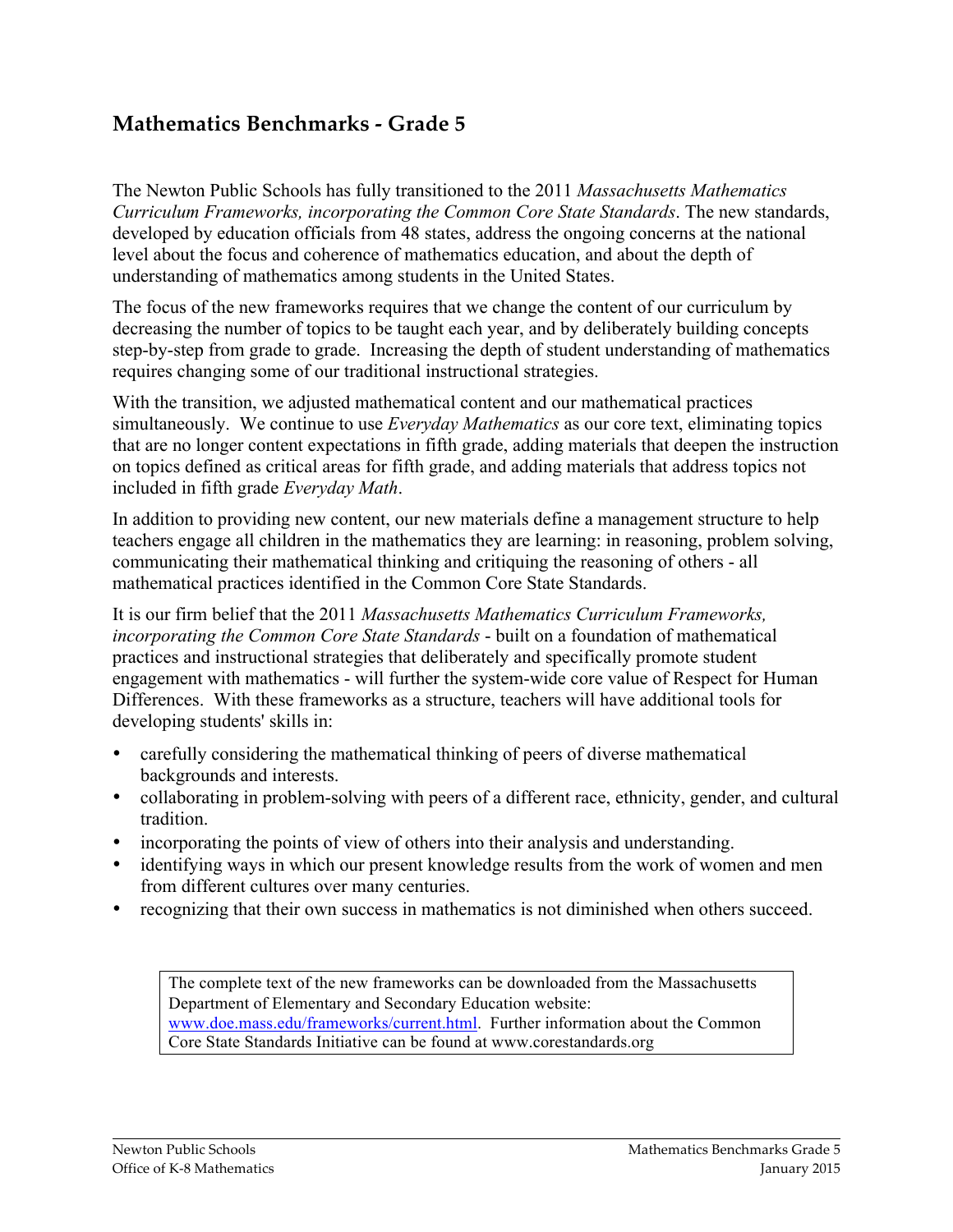# **Mathematical Practices - Grade 5**

Mathematical practices students will use in fifth grade include:

1. Making sense of problems and persevering in solving them.

Mathematically proficient students start by explaining to themselves the meaning of a problem and looking for entry points to its solution. They monitor and evaluate their progress and change course if necessary. Mathematically proficient students can explain correspondences between equations, verbal descriptions, tables, and graphs or draw diagrams of important features and relationships, graph data, and search for regularity or trends. Younger students might rely on using concrete objects or pictures to help conceptualize and solve a problem. Mathematically proficient students check their answers to problems using a different method, and they continually ask themselves, "Does this make sense?" They can understand the approaches of others to solving complex problems and identify correspondences between different approaches.

2. Reasoning abstractly and quantitatively.

Mathematically proficient students make sense of the quantities and their relationships in problem situations. Students bring two complementary abilities to bear on problems involving quantitative relationships: the ability to decontextualize—to abstract a given situation and represent it symbolically, and manipulate the representing symbols as if they have a life of their own, without necessarily attending to their referents—and the ability to contextualize, to pause as needed during the manipulation process in order to probe into the referents for the symbols involved. Quantitative reasoning entails habits of creating a coherent representation of the problem at hand; considering the units involved; attending to the meanings of quantities, not just how to compute them; and knowing and flexibly using different properties of operations and objects.

- 3. Constructing viable arguments and critiquing the reasoning of others. Mathematically proficient students understand and use stated assumptions, definitions, and previously established results in constructing arguments. They make conjectures and build a logical progression of statements to explore the truth of their conjectures. They justify their conclusions, communicate them to others, and respond to the arguments of others. Elementary students can construct arguments using concrete referents such as objects, drawings, diagrams, and actions. Such arguments can make sense and be correct, even though they are not generalized or made formal until later grades. Students at all grades can listen or read the arguments of others, decide whether they make sense, and ask useful questions to clarify or improve the arguments.
- 4. Modeling with mathematics.

Mathematically proficient students can apply the mathematics they know to solve problems arising in everyday life, society, and the workplace. In early grades, this might be as simple as writing an addition equation to describe a situation. They routinely interpret their mathematical results in the context of the situation and reflect on whether the results make sense, possibly improving the model if it has not served its purpose.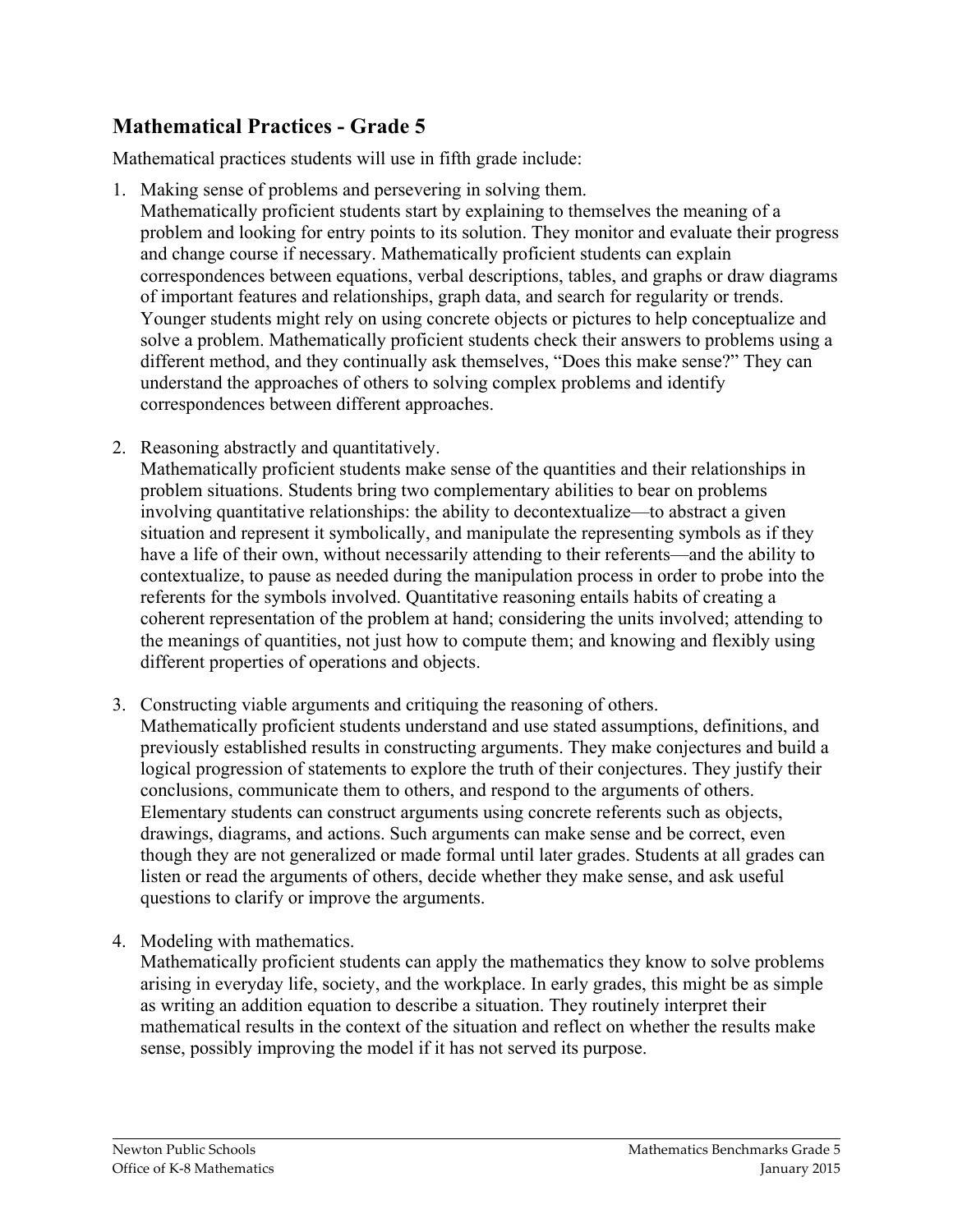- 5. Using appropriate tools strategically.
	- Mathematically proficient students consider the available tools when solving a mathematical problem. These tools might include pencil and paper, concrete models, a ruler, a protractor, a calculator. Proficient students are sufficiently familiar with tools appropriate for their grade or course to make sound decisions about when each of these tools might be helpful, recognizing both the insight to be gained and their limitations.
- 6. Attending to precision.

Mathematically proficient students try to communicate precisely to others. They try to use clear definitions in discussion with others and in their own reasoning. They state the meaning of the symbols they choose, including using the equal sign consistently and appropriately. They are careful about specifying units of measure, and labeling axes to clarify the correspondence with quantities in a problem. They calculate accurately and efficiently, express numerical answers with a degree of precision appropriate for the problem context. In the elementary grades, students give carefully formulated explanations to each other.

7. Looking for and making use of structure.

Mathematically proficient students look closely to discern a pattern or structure. Young students, for example, might notice that three and seven more is the same amount as seven and three more, or they may sort a collection of shapes according to how many sides the shapes have. Later, students will see  $7 \times 8$  equals the well-remembered  $7 \times 5 + 7 \times 3$ , in preparation for learning about the distributive property.

8. Looking for and expressing regularity in repeated reasoning.

Mathematically proficient students notice if calculations are repeated, and look both for general methods and for shortcuts. Upper elementary students might notice when dividing 25 by 11 that they are repeating the same calculations over and over again, and conclude they have a repeating decimal. As they work to solve a problem, mathematically proficient students maintain oversight of the process, while attending to the details. They continually evaluate the reasonableness of their intermediate results.

# **Mathematical Content - Grade 5**

## Critical Areas:

Instructional time in fifth grade will concentrate on three critical areas: (1) developing fluency with addition and subtraction of fractions, and developing understanding of the multiplication of fractions and of division of fractions in limited cases (unit fractions divided by whole numbers and whole numbers divided by unit fractions); (2) extending division to 2-digit divisors, integrating decimal fractions into the place value system and developing understanding of operations with decimals to hundredths, and developing fluency with whole number and decimal operations; and (3) developing understanding of volume.

(1) Students apply their understanding of fractions and fraction models to represent the addition and subtraction of fractions with unlike denominators as equivalent calculations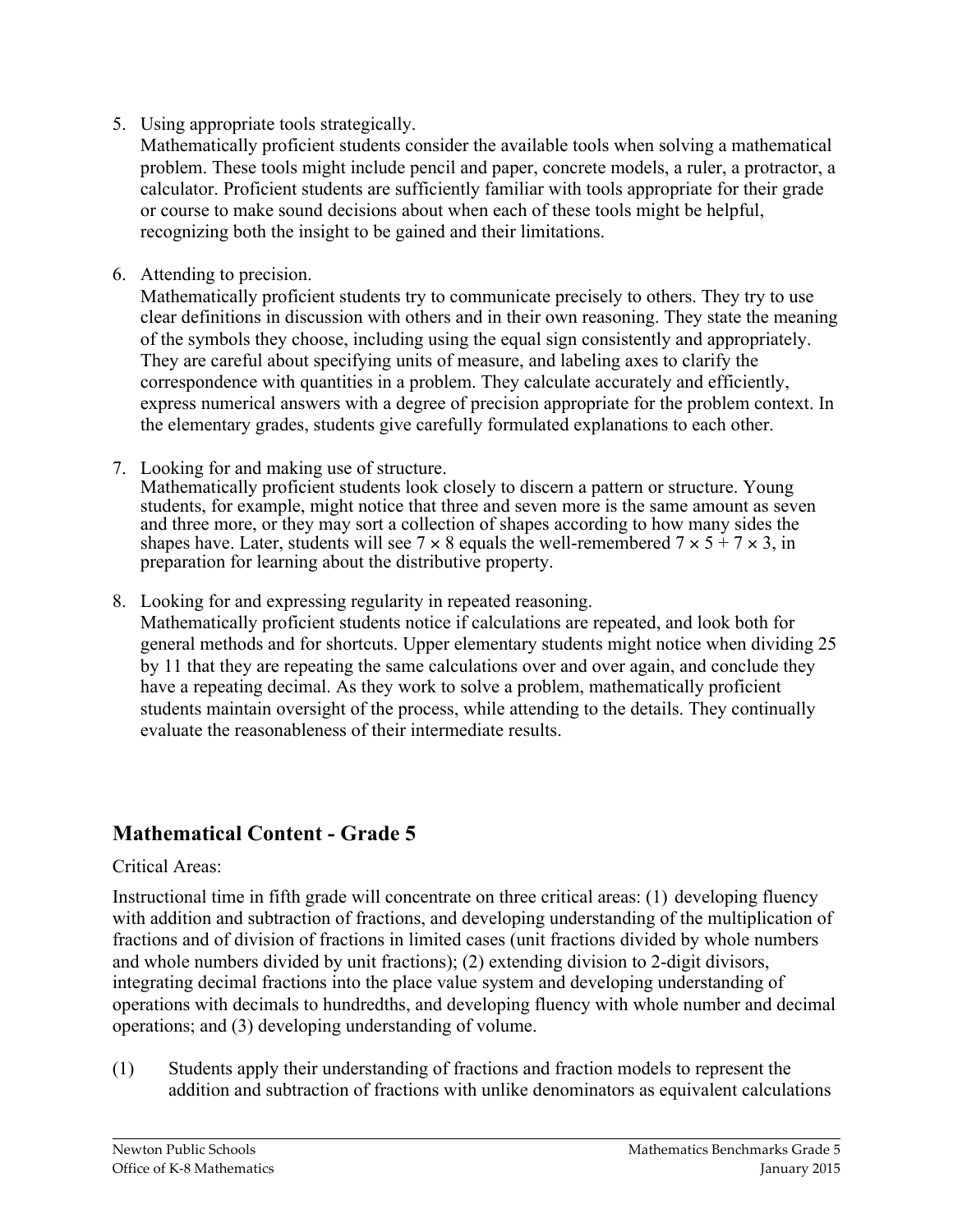with like denominators. They develop fluency in calculating sums and differences of fractions, and make reasonable estimates of them. Students also use the meaning of fractions, of multiplication and division, and the relationship between multiplication and division to understand and explain why the procedures for multiplying and dividing fractions make sense. (Note: this is limited to the case of dividing unit fractions by whole numbers and whole numbers by unit fractions.)

- (2) Students develop understanding of why division procedures work based on the meaning of base-ten numerals and properties of operations. They finalize fluency with multi-digit addition, subtraction, multiplication, and division. They apply their understandings of models for decimals, decimal notation, and properties of operations to add and subtract decimals to hundredths. They develop fluency in these computations, and make reasonable estimates of their results. Students use the relationship between decimals and fractions, as well as the relationship between finite decimals and whole numbers (i.e., a finite decimal multiplied by an appropriate power of 10 is a whole number), to understand and explain why the procedures for multiplying and dividing finite decimals make sense. They compute products and quotients of decimals to hundredths efficiently and accurately.
- (3) Students recognize volume as an attribute of three-dimensional space. They understand that volume can be measured by finding the total number of same-size units of volume required to fill the space without gaps or overlaps. They understand that a 1-unit by 1-unit by 1-unit cube is the standard unit for measuring volume. They select appropriate units, strategies, and tools for solving problems that involve estimating and measuring volume. They decompose three-dimensional shapes and find volumes of right rectangular prisms by viewing them as decomposed into layers of arrays of cubes. They measure necessary attributes of shapes in order to determine volumes to solve real-world and mathematical problems.

# Content Standards - Grade 5

# **Operations and Algebraic Thinking 5.OA**

### **Write and interpret numerical expressions.**

- 1. Use parentheses, brackets, or braces in numerical expressions, and evaluate expressions with these symbols.
- 2. Write simple expressions that record calculations with numbers, and interpret numerical expressions without evaluating them. *For example, express the calculation "Add 8 and 7, then multiply by 2" as 2*  $\times$  ( $8 + 7$ )*. Recognize that 3*  $\times$  (18932 + 921) *is three times as large as 18932 + 921, without having to calculate the indicated sum or product.*

### **Analyze patterns and relationships.**

3. Generate two numerical patterns using two given rules. Identify apparent relationships between corresponding terms. Form ordered pairs consisting of corresponding terms from the two patterns, and graph the ordered pairs on a coordinate plane. *For example, given*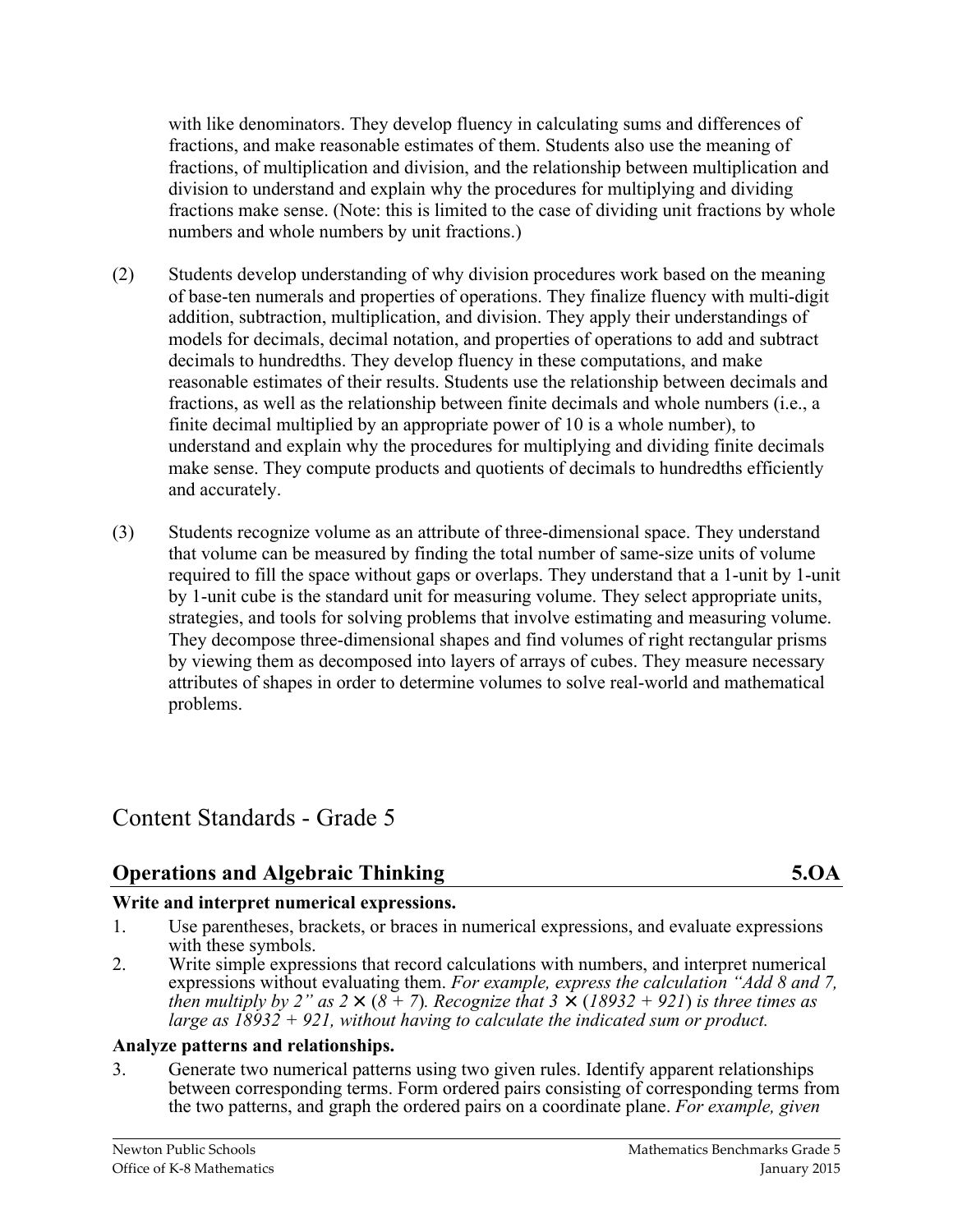*the rule "Add 3" and the starting number 0, and given the rule "Add 6" and the starting number 0, generate terms in the resulting sequences, and observe that the terms in one sequence are twice the corresponding terms in the other sequence. Explain informally why this is so.*

# **Number and Operations in Base Ten 5.NBT**

### **Understand the place value system.**

- 1. Recognize that in a multi-digit number, a digit in one place represents 10 times as much as it represents in the place to its right and  $\frac{1}{10}$  of what it represents in the place to its left.
- 2. Explain patterns in the number of zeros of the product when multiplying a number by powers of 10, and explain patterns in the placement of the decimal point when a decimal is multiplied or divided by a power of 10. Use whole-number exponents to denote powers of 10.
- 3. Read, write, and compare decimals to thousandths.
	- a. Read and write decimals to thousandths using base-ten numerals, number names, and expanded form, e.g.,

 $347.392 = 3 \times 100 + 4 \times 10 + 7 \times 1 + 3 \times (1/_{10}) + 9 \times (1/_{100}) + 2 \times (1/_{1000})$ .

- b. Compare two decimals to thousandths based on meanings of the digits in each place, using  $\ge$ ,  $\equiv$ , and  $\le$  symbols to record the results of comparisons.
- 4. Use place value understanding to round decimals to any place.

## **Perform operations with multi-digit whole numbers and with decimals to hundredths.**

- 5. Fluently multiply multi-digit whole numbers using the standard algorithm.
- 6. Find whole-number quotients of whole numbers with up to four-digit dividends and two- digit divisors, using strategies based on place value, the properties of operations, and/or the relationship between multiplication and division. Illustrate and explain the calculation by using equations, rectangular arrays, and/or area models.
- 7. Add, subtract, multiply, and divide decimals to hundredths, using concrete models or drawings and strategies based on place value, properties of operations, and/or the relationship between addition and subtraction; relate the strategy to a written method and explain the reasoning used.

# **Number and Operations—Fractions 6.NF**

## **Use equivalent fractions as a strategy to add and subtract fractions.**

1. Add and subtract fractions with unlike denominators (including mixed numbers) by replacing given fractions with equivalent fractions in such a way as to produce an equivalent sum or difference of fractions with like denominators. *For example,*  $2/3 + 5/4 =$ *8* $\sqrt{12} + \frac{15}{12} = \frac{23}{12}$ .<br>(In general,  $a/b + c/d = (ad + bc)/bd$ .)

2. Solve word problems involving addition and subtraction of fractions referring to the same whole, including cases of unlike denominators, e.g., by using visual fraction models or equations to represent the problem. Use benchmark fractions and number sense of fractions to estimate mentally and assess the reasonableness of answers. *For example,* recognize an incorrect result  $2/5 + 1/2 = 3/7$ , by observing that  $3/7 < 1/2$ .

### **Apply and extend previous understandings of multiplication and division to multiply and divide fractions.**

3. Interpret a fraction as division of the numerator by the denominator  $(a/b = a \div b)$ . Solve word problems involving division of whole numbers leading to answers in the form of fractions or mixed numbers, e.g., by using visual fraction models or equations to represent the problem. *For example, interpret ¾ as the result of dividing 3 by 4, noting*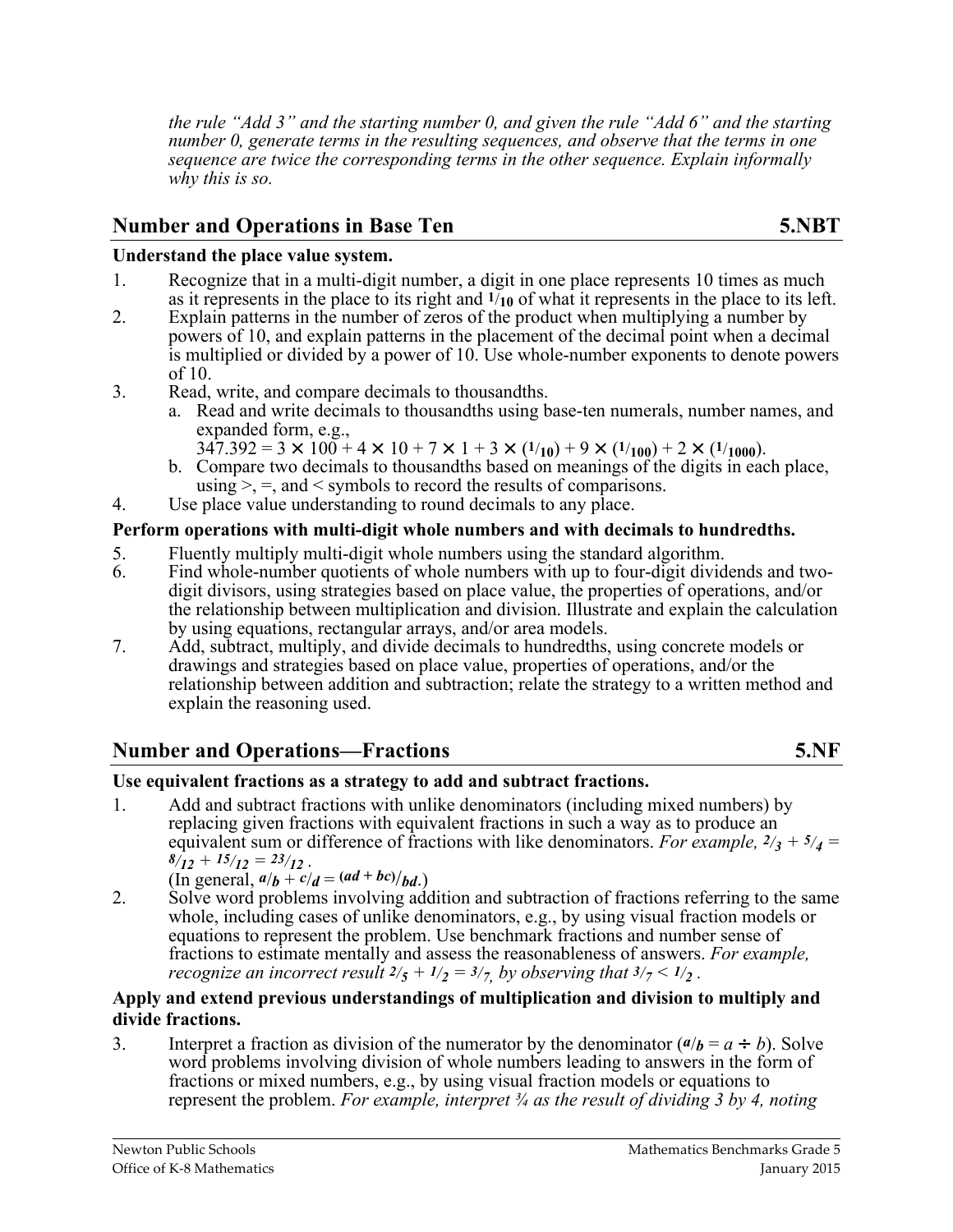*that ¾ multiplied by 4 equals 3, and that when 3 wholes are shared equally among 4 people each person has a share of size ¾. If 9 people want to share a 50-pound sack of rice equally by weight, how many pounds of rice should each person get? Between what two whole numbers does your answer lie?*

- 4.\* Apply and extend previous understandings of multiplication to multiply a fraction or whole number by a fraction.
	- a. Interpret the product  $(a/b) \times q$  as *a* parts of a partition of *q* into *b* equal parts; equivalently, as the result of a sequence of operations  $a \times q \div b$ . For example, use a *visual fraction model to show*  $(2/3) \times 4 = 8/3$ *, and create a story context for this* equation. Do the same with  $\frac{2}{3} \times \frac{4}{5} = \frac{8}{15}$ . (In general,  $\frac{a}{b} \times \frac{c}{d} = \frac{ac}{bd}$ .)
	- b. Find the area of a rectangle with fractional side lengths by tiling it with unit squares of the appropriate unit fraction side lengths, and show that the area is the same as would be found by multiplying the side lengths. Multiply fractional side lengths to find areas of rectangles, and represent fraction products as rectangular areas.
- 5.\* Interpret multiplication as scaling (resizing), by:
	- a. Comparing the size of a product to the size of one factor on the basis of the size of the other factor, without performing the indicated multiplication.
	- b. Explaining why multiplying a given number by a fraction greater than 1 results in a product greater than the given number (recognizing multiplication by whole numbers greater than 1 as a familiar case); explaining why multiplying a given number by a fraction less than 1 results in a product smaller than the given number; and relating the principle of fraction equivalence  $a/b = (n \times a)/((n \times b))$  to the effect of multiplying  $a/b$  by 1.
- 6. Solve real-world problems involving multiplication of fractions and mixed numbers, e.g., by using visual fraction models or equations to represent the problem.
- 7. Apply and extend previous understandings of division to divide unit fractions by whole numbers and whole numbers by unit fractions.<sup>1</sup>
	- a. Interpret division of a unit fraction by a non-zero whole number, and compute such quotients. *For example, create a story context for*  $(1/3) \div 4$ , and use a visual fraction *model to show the quotient.* Use the relationship between multiplication and division to explain that  $(1/3) \div 4 = 1/12$  because  $(1/12) \times 4 = 1/3$ .
	- b. Interpret division of a whole number by a unit fraction, and compute such quotients. *For example, create a story context for*  $4 \div (1/5)$ *, and use a visual fraction model to show the quotient.* Use the relationship between multiplication and division to explain that  $4 \div (1/5) = 20$  because  $20 \times (1/5) = 4$ .
	- c. Solve real-world problems involving division of unit fractions by non-zero whole numbers and division of whole numbers by unit fractions, e.g., by using visual fraction models and equations to represent the problem. *For example, how much chocolate will each person get if 3 people share ½ lb of chocolate equally? How many 1*/*3-cup servings are in 2 cups of raisins?*

# **The Number System 5.NS**

## **Gain familiarity with concepts of positive and negative integers.**

MA.1. Use positive and negative integers to describe quantities such as temperature above/below zero, elevation above/below sea level, or credit/debit.

1

<sup>&</sup>lt;sup>1</sup> Students able to multiply fractions in general can develop strategies to divide fractions in general, by reasoning about the relationship between multiplication and division. But division of a fraction by a fraction is not a requirement at this grade. ∗ Standards 4 and 5 are not assessable on the 2013 MCAS.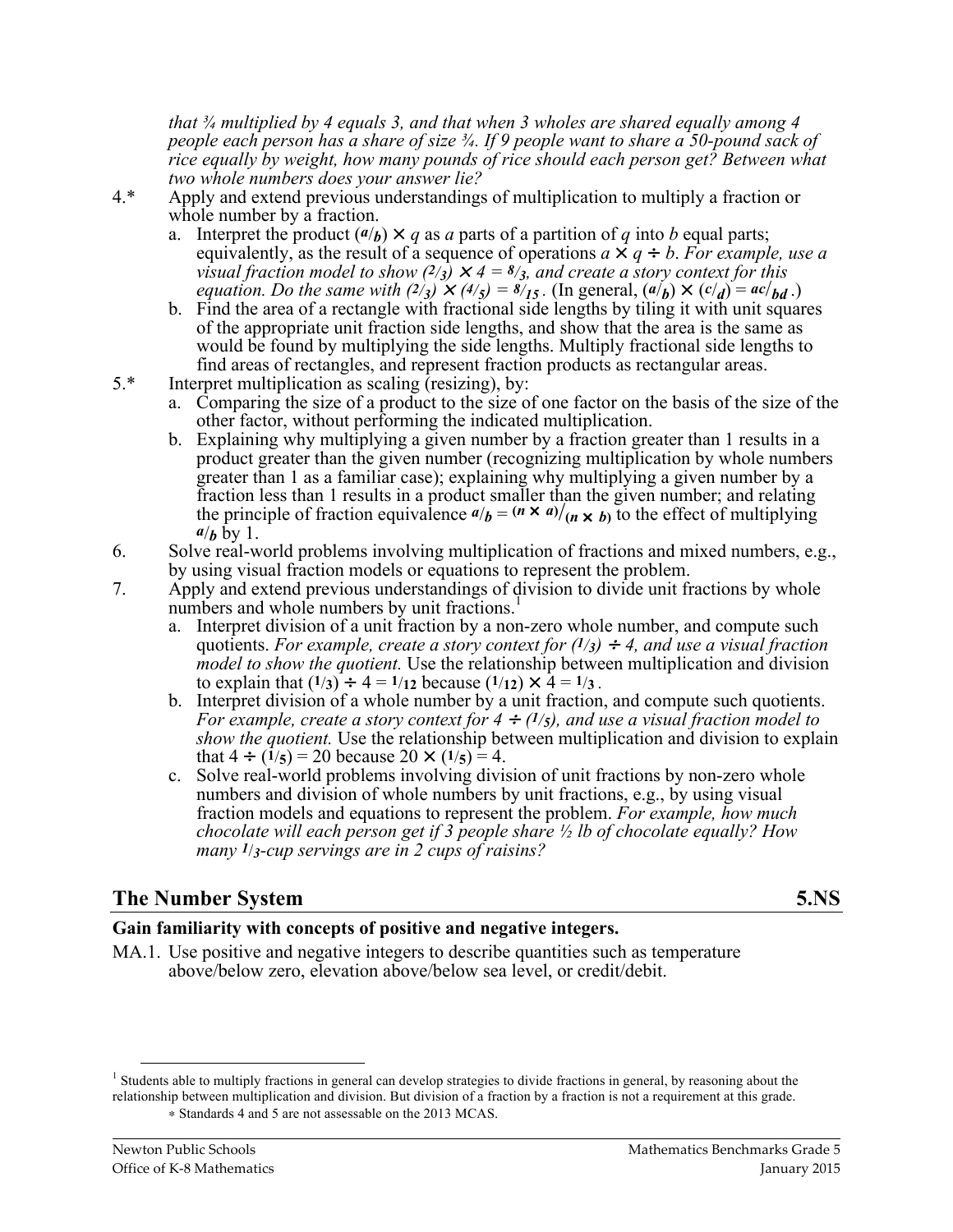## **Measurement and Data 5.MD**

### **Convert like measurement units within a given measurement system.**

1. Convert among different-sized standard measurement units within a given measurement system (e.g., convert 5 cm to 0.05 m), and use these conversions in solving multi-step, real-world problems.

### **Represent and interpret data.**

2. Make a line plot to display a data set of measurements in fractions of a unit (**1**/**2**, **1**/**4**, **1**/**8**). Use operations on fractions for this grade to solve problems involving information presented in line plots. *For example, given different measurements of liquid in identical*  beakers, find the amount of liquid each beaker would contain if the total amount in all the *beakers were redistributed equally.*

### **Geometric measurement: Understand concepts of volume and relate volume to multiplication and to addition.**

- 3. Recognize volume as an attribute of solid figures and understand concepts of volume measurement.
	- a. A cube with side length 1 unit, called a "unit cube," is said to have "one cubic unit" of volume, and can be used to measure volume.
	- b. A solid figure which can be packed without gaps or overlaps using *n* unit cubes is said to have a volume of *n* cubic units.
- 4. Measure volumes by counting unit cubes, using cubic cm, cubic in, cubic ft, and improvised units.
- 5. Relate volume to the operations of multiplication and addition and solve real-world and mathematical problems involving volume.
	- a. Find the volume of a right rectangular prism with whole-number side lengths by packing it with unit cubes, and show that the volume is the same as would be found by multiplying the edge lengths, equivalently by multiplying the height by the area of the base. Represent threefold whole-number products as volumes, e.g., to represent the associative property of multiplication.
	- b. Apply the formulas  $V = l \times w \times h$  and  $V = b \times h$  for rectangular prisms to find volumes of right rectangular prisms with whole-number edge lengths in the context of solving real-world and mathematical problems.
	- c. Recognize volume as additive. Find volumes of solid figures composed of two non- overlapping right rectangular prisms by adding the volumes of the non-overlapping parts, applying this technique to solve real-world problems.

# **Geometry 5.G**

### **Graph points on the coordinate plane to solve real-world and mathematical problems.**

- 1. Use a pair of perpendicular number lines, called axes, to define a coordinate system, with the intersection of the lines (the origin) arranged to coincide with the 0 on each line and a given point in the plane located by using an ordered pair of numbers, called its coordinates. Understand that the first number indicates how far to travel from the origin in the direction of one axis, and the second number indicates how far to travel in the direction of the second axis, with the convention that the names of the two axes and the coordinates correspond (e.g., *x*-axis and *x*-coordinate, *y*-axis and *y*-coordinate).
- 2. Represent real-world and mathematical problems by graphing points in the first quadrant of the coordinate plane, and interpret coordinate values of points in the context of the situation.

## **Classify two-dimensional figures into categories based on their properties.**